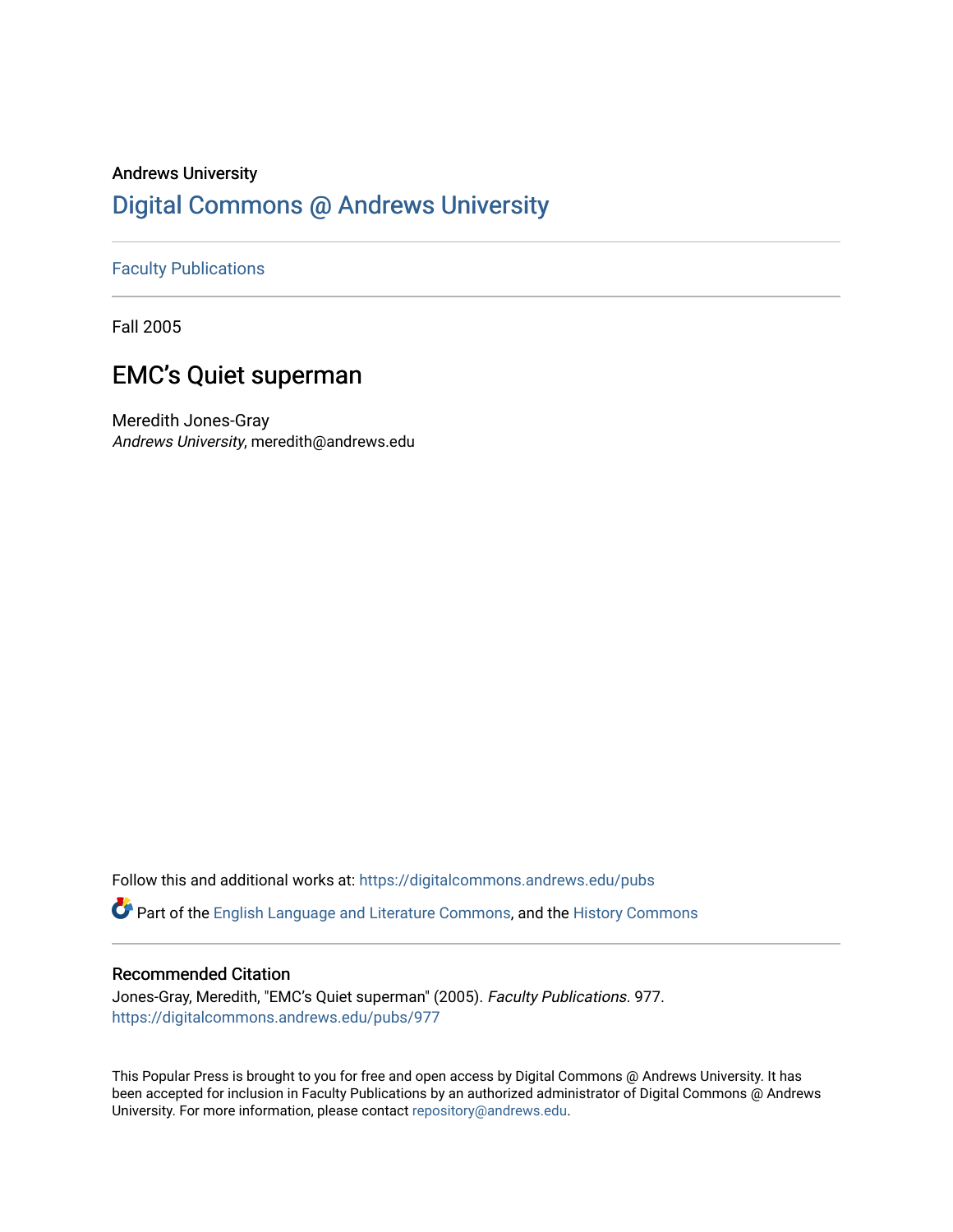## **EMC's Quiet superman**

No building on campus bears his name. His students are dead and gone, their memories buried with them. Yet he rescued Emmanuel Missionary College from financial desperation and academic oblivion. Had it not been for O. J. Graf, Andrews University might not exist at all.

Even in life, at the peak of his career, Graf was a very modest man, most often resisting the spotlight. The

*Student Movement* once noted, "as usual, Professor Graf was very reluctant to speak, but finally consented."1 Yet he served as the leader of the campus for ten years: 1908-1918.

President Graf accepted the call to EMC and attended his first board meeting in July of 1908.2 He was twenty-nine years old and engaged to be married the following month to Roberta Andrews. He had graduated from Union College and received a Master's degree from the University of



O. J. Graf (front row, center), president of EMC from 1908-1918, with faculty of 1912.

Nebraska. He was then teaching history at Union, but had also served as educational secretary for the Northern Union Conference and taught in public and denominational schools.3

Emmanuel Missionary College was at its nadir. Abandoned by its founders, it had struggled along for four years under the direction of Nelson W. Kauble, who

was a better poultry farmer than he was a college administrator. One board attendee, S.P.S. Edwards,

described the situation

in dire terms: "The attendance was way down, the school spirit lower, the faculty discouraged."4

The details were even more disheartening. The college carried a debt of over \$20,000. Two years after Graf took over the presidency, the S.D.A. Central Educational Association was abolished and left its \$20,000 debt to EMC as well.5 Still more money was needed to bring the

school into good shape: the final "monster debt" tally stood at \$60,879.55.

Furthermore, a widespread perception prevailed that EMC was no better than a secondary school and that its academic credits would not be accepted by other institutions of higher learning.<sup>6</sup> As a result, only forty students enrolled at the beginning of the 1908-1909 school year.

> The new, young president began to make changes at once. He took aim first at the chaotic record-keeping that had characterized the school since its move. In his very first faculty meeting of the school year, he introduced class record cards.7 In subsequent meetings he led faculty discussions and actions that regularized academic policies.

By early spring of 1910, in his second school year, Graf had led the college to an important moment in its

history: Emmanuel Missionary College was incorporated as an "Institution of Learning," making it a degree-granting institution.8 As Edwards remarked, "He started a complete reorganization of the educational policy and the curriculum of study of which the present program is the outcome."9 By the end of Graf's administration, enrollment had grown to 274 students.

> Another high point in Graf's presidency came during the commencement exercises in spring of 1916 when he burned the final debt notes rep-

**"The attendance was way down, the school spirit lower, the faculty discouraged."**

> resenting the "monster debt" which had burdened the school when he arrived. Year by year he had brought EMC to academic and financial stability.

History also seems to suggest that Graf was the first president of the institution to understand the need for faculty development. He began with a bare-bones faculty in 1908 and built the staff to twenty-two by 1912. But he